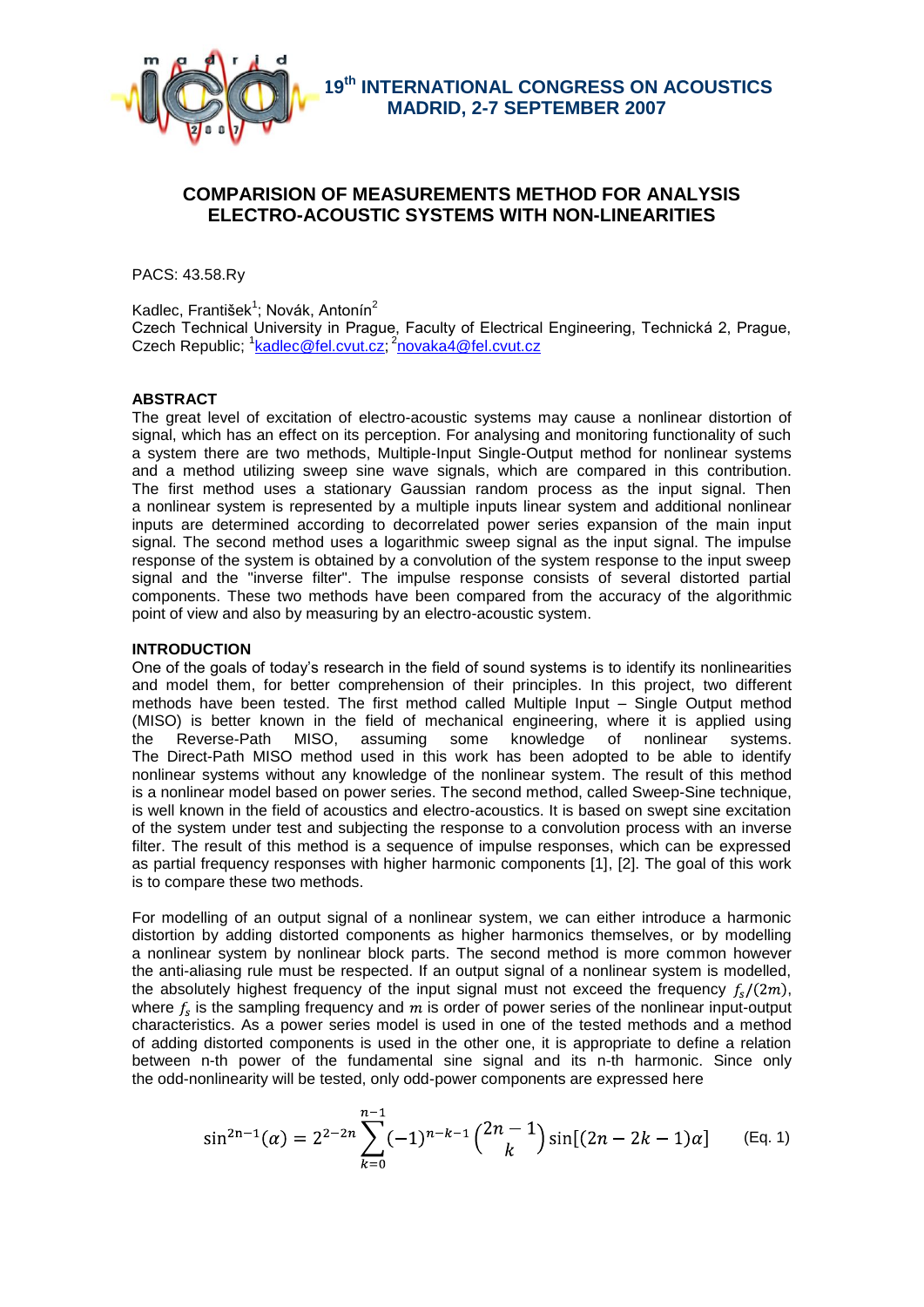### **DESCRIPTION OF MEASURING METHODS**

#### **Multiple Input – Single Output Method**

The Direct Path MISO method used in this work is based on a blind identification of nonlinear system. The nonlinear MISO model (see Figure 1) is represented by an equivalent Multiple-Input Single-Output linear model, where the inputs are nonlinear contributions of the original input signal. The model consists of branches, where the first branch represents a linear part and another branches are nonlinear contributions with memory part expressed by a linear filter [3]. In this work, zero-memory nonlinear parts of branches are chosen according to power series, but generally it can any kind of zero-memory nonlinearity. The input signal  $x(t)$  is in a form of stationary Gaussian random process. General problem of solving MISO linear system is a correlation between inputs of the system [4]. The same problem arises here, but having a white noise as the input signal, the decorrelation can be mathematically expressed [3].



Figure 1.- Multiple Input Single Output nonlinear model

#### **Swept-Sine Technique**

The swept signal method is based on relation between of the impulse response  $h(t)$  of the system under test and its response  $y(t)$  on the system output

$$
h(t) = f_i(t) \otimes y(t), \qquad (Eq. 2)
$$

where a so-called "inversion filter"  $f_i(t)$  can be derived from the driving signal  $x(t)$ 

$$
x(t) \otimes f_i(t) = \delta(t).
$$
 (Eq. 3)

Log-swept driving signals can be written [1], [5]

$$
x(t) = \sin\left\{2\pi f_1 T \left(\ln \frac{f_2}{f_1}\right)^{-1} \left[\left(\frac{f_2}{f_1}\right)^{\frac{t}{T}} - 1\right]\right\}, \ \ 0 \le t \le T. \tag{Eq. 4}
$$

Electro-acoustic systems under large signal excitation will produce non-linear components. Such a systems can be described by order Volterra kernels [1], [6]. By an appropriate selection of swept signal method parameters we can make this method suitable for analysis of systems with non-linearities as well. In that case, the distorting components can be separated into partial impulse responses of the system.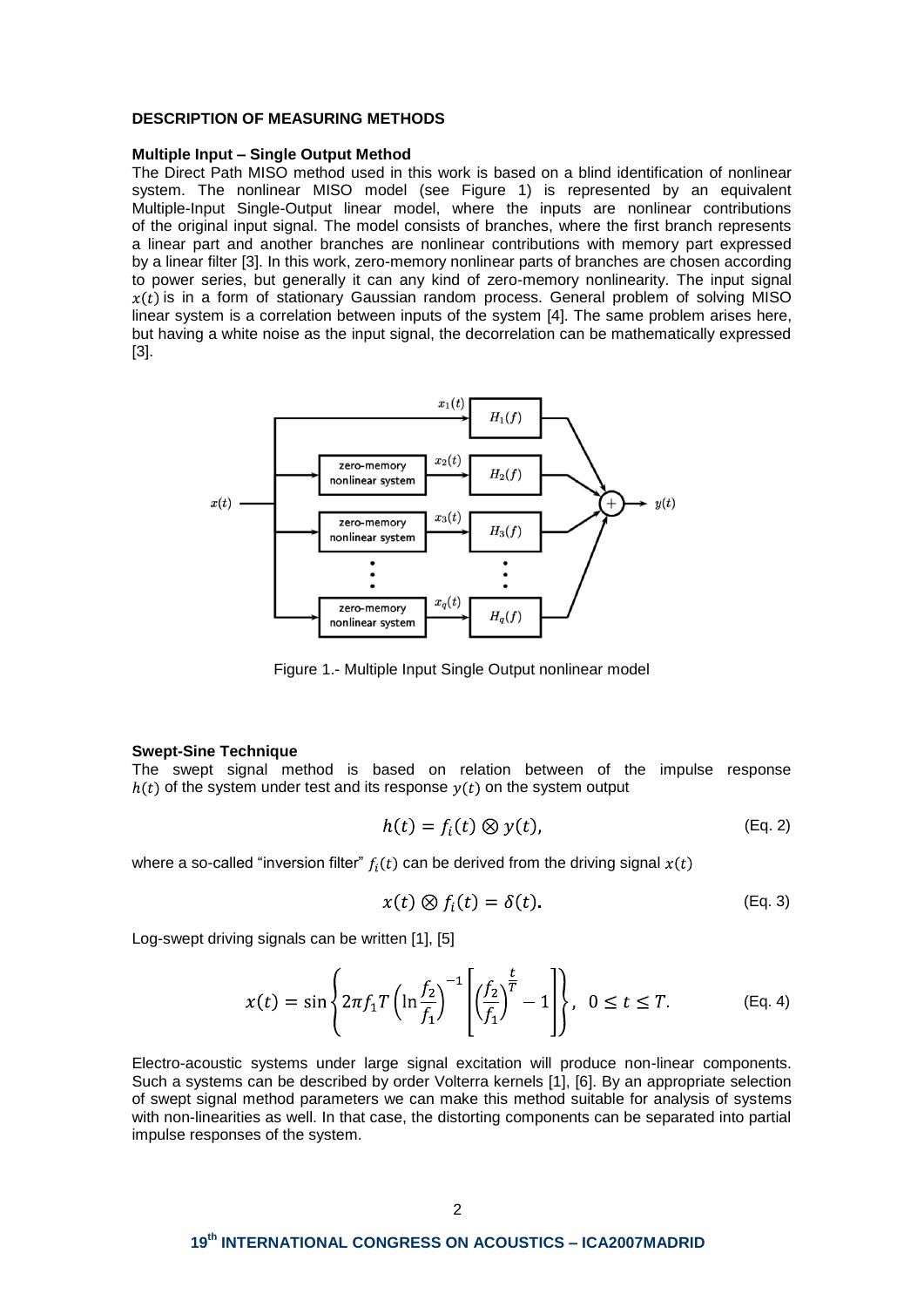### **COMPARISON OF NUMERICAL ACCURANCY OF BOTH METHODS**

To test both methods from numerical accuracy point of view we used a nonlinear system with a defined distortion. As both methods use different kind of input signal and method of processing, we have decided to define a tested nonlinear system as a system whose response to a sine signal with normalized amplitude is the same input signal with following harmonic components: third harmonic 3%, fifth harmonic 1% and seventh harmonic 0.5%. This definition of harmonic distortion can be expressed in a form of single-row matrix

$$
[\mathbf{K}] = [1 \quad 0.03 \quad 0.01 \quad 0.005]. \tag{Eq. 5}
$$

For testing we consider the highest distorting component the  $7<sup>th</sup>$  harmonic of the fundamental frequency. The numerical simulation has been also limited to odd harmonics frequency. Whereas a Sweep-Sine method can be tested on a distorted signal made by adding higher distorted components, the MISO method has to be tested on a model with multiple inputs and outputs, so the following modification is required. Assuming this limitation to the  $7<sup>th</sup>$  harmonic, the equation (1) can be rewritten in matrix form

$$
\begin{bmatrix} \sin(\alpha) \\ \sin^3(\alpha) \\ \sin^5(\alpha) \\ \sin^7(\alpha) \end{bmatrix} = \begin{bmatrix} \frac{1}{3} & 0 & 0 & 0 \\ \frac{1}{4} & -\frac{1}{4} & 0 & 0 \\ \frac{5}{8} & -\frac{5}{16} & \frac{1}{16} & 0 \\ \frac{35}{84} & -\frac{21}{64} & \frac{7}{64} & -\frac{1}{64} \end{bmatrix} \cdot \begin{bmatrix} \sin(\alpha) \\ \sin(3\alpha) \\ \sin(5\alpha) \\ \sin(7\alpha) \end{bmatrix},
$$
 (Eq. 6)

that can be simplified into the following form

$$
[\mathbf{P}] = [\mathbf{A}] \cdot [\mathbf{S}]. \tag{Eq. 7}
$$

Matrix A expresses a relation between higher harmonic components  $sin(n\alpha)$  and power series components  $\sin^n(\alpha)$ . As we have defined a nonlinear system by a single-row matrix **K**, power series coefficients **D** can be obtained as

$$
\begin{array}{rcl}\n[\mathbf{D}] & = & [\mathbf{K}] \cdot [\mathbf{A}]^{-1}, \\
[\mathbf{D}] & = & [1.175 \quad -0.6 \quad 0.72 \quad -0.32].\n\end{array} \tag{Eq. 8}
$$

Now a power series model for testing a MISO method is defined by matrix **D**. The following equation defines the output of the tested nonlinear system

$$
y = 1.175x - 0.6x^3 + 0.72x^5 - 0.32x^7. \tag{Eq. 9}
$$

For MISO method a white noise input signal with frequency range of 2 kHz has been used. Sampling frequency has been chosen  $f_s = 44.1 \, kHz$  according to CD format. The distorted coefficients for testing a Sweep-Sine method are defined by matrix K. For the test of the method from numerical accuracy point of view we used swept signal in the 20  $Hz - 2 kHz$  range with sweeping time  $T = 20 \text{ sec}$  and sampling frequency  $f_s = 44.1 \text{ kHz}$ . The sufficient length of input signal has been chosen in order to make possible the separation of a total impulse response (IR)  $h_d(t)$  consisting of partial components

$$
h_d(t) = h_1(t) + h_3(t) + h_5(t) + h_7(t).
$$
 (Eq. 10)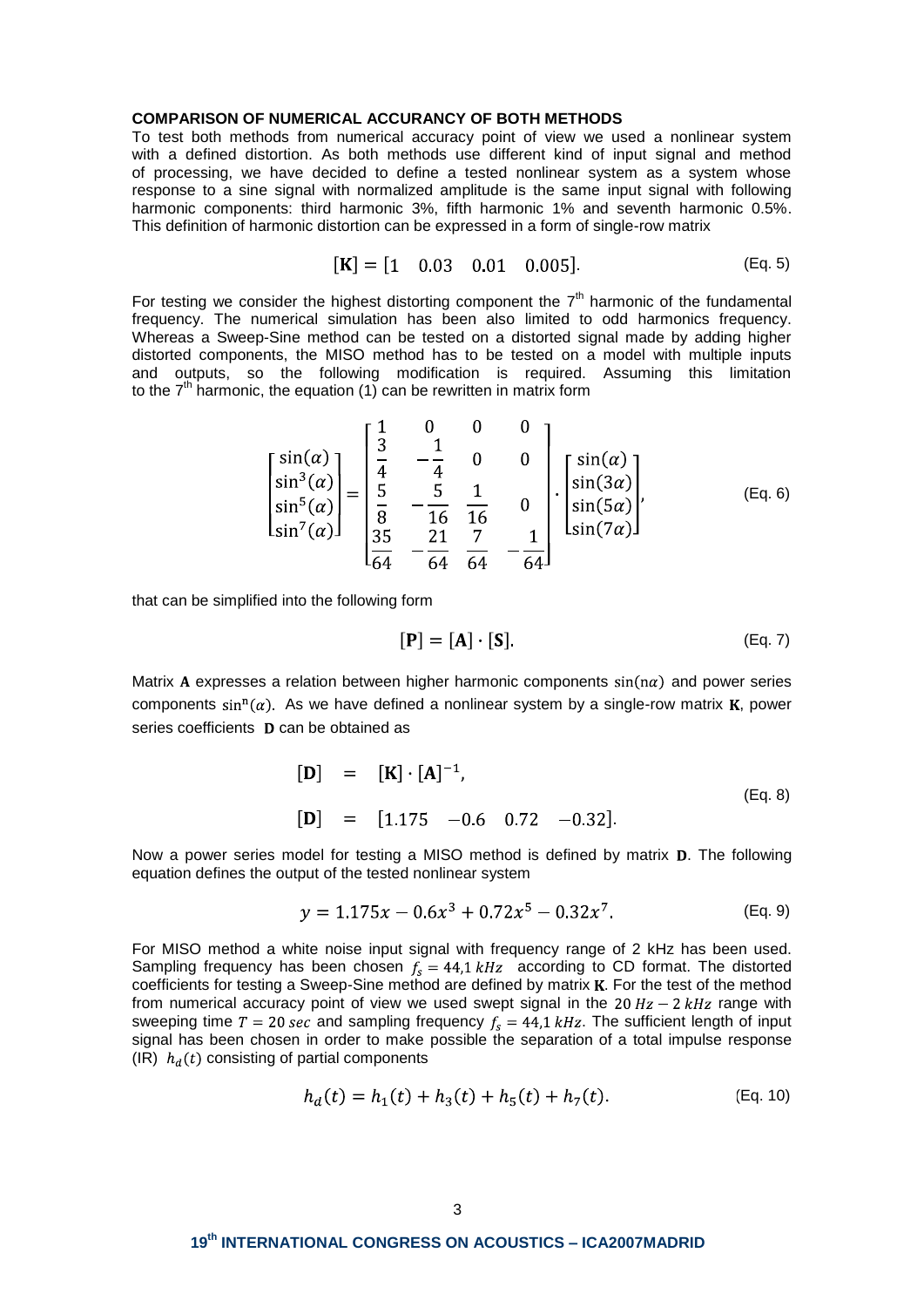### **Multiple Input – Single Output Method**

The coefficients of matrix  $D$ , estimated using the MISO method, are pictured in the Figure 2a. As the method has been tested on numerically exact system defined by equation (9) and the order of power series has been set up according to maximum order of tested system, the results are straight lines with values of matrix **D**. Figure 2b shows the output signal spectrum of a MISO model obtained from the identification, where the input was a sine.



Figure 2. - a) The coefficients of matrix  $D$ , estimated using the MISO method; b) Frequency analysis of response to a  $1 kHz$  sine wave

#### **Swept-Sine Technique**

Results of the numerical analysis are shown in Figure 3. As a linear-view interpretation of IR is not sufficiently accurate for a detail analysis (see Figure 3a) the total IR is plotted in logarithmic scale  $20 \cdot \log_{10}h(t)$  (Fig.3b). Using Fourier transformation  $FT\{h(t)\}$  we get the frequency spectra  $H_{h1}(\omega)$ ,  $H_{h3}(\omega)$ ,  $H_{h5}(\omega)$  and  $H_{h7}(\omega)$  that are pictured in Figure 3c. In Figure 3d we can see the frequency analysis of response to the sweep signal at a specific time moment  $(f = 1 kHz)$ . Observing Figure 3, we can get an idea about the accuracy of the measuring method, which is higher than 0.1 dB.



Figure 3. - a), b) Impulse responses  $h_i(t)$  obtained by distorted test signal (linear and log scale); c) Transfer functions  $H_{hi}(\omega)$  obtained from distorted test signal; d) Frequency analysis of distorted signal in the region of fundamental frequency  $1 kHz$ 

# **19th INTERNATIONAL CONGRESS ON ACOUSTICS – ICA2007MADRID**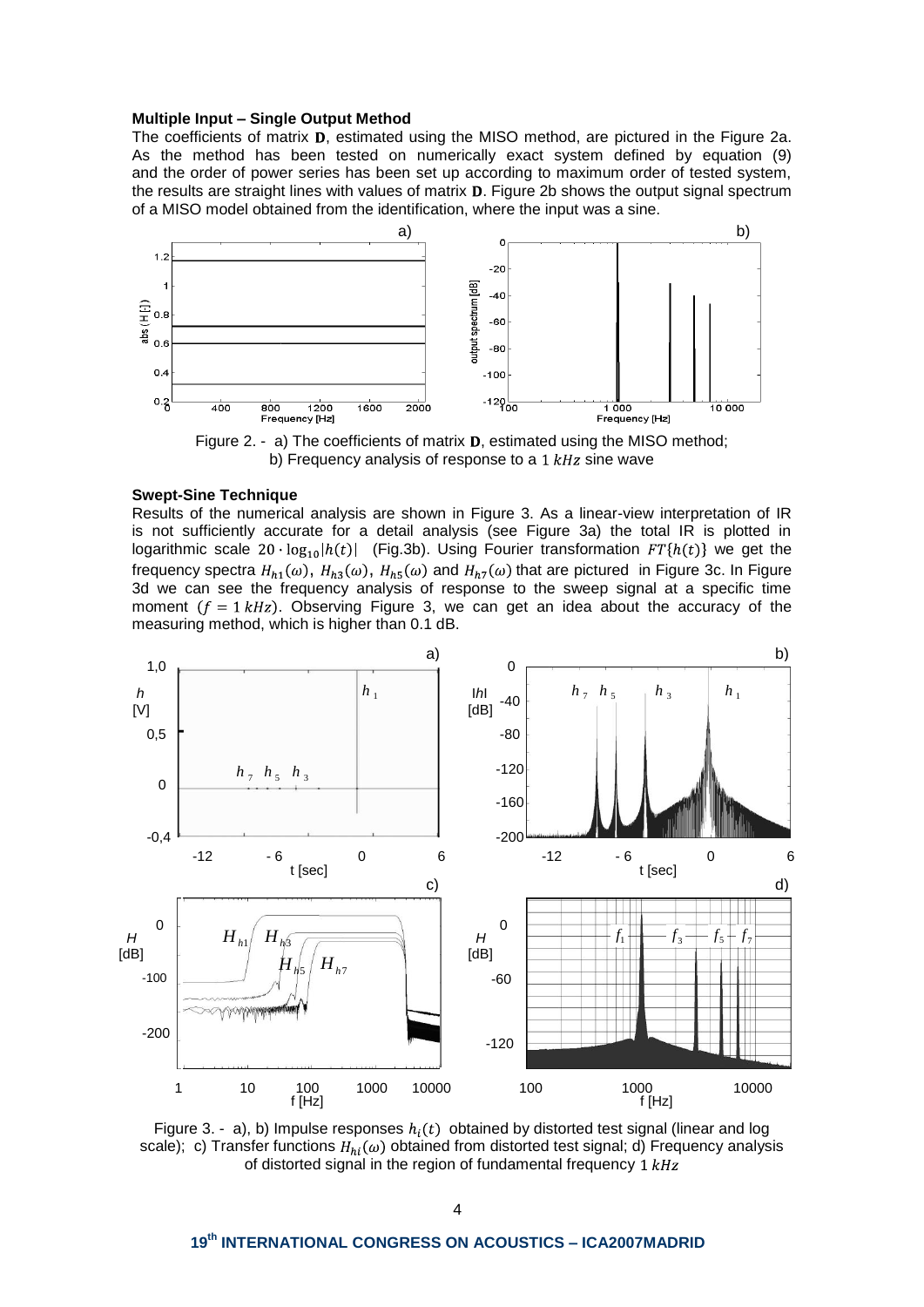# **IDENTIFICATION OF AN AUDIO LIMITER**

For verification of functionality and accuracy of both methods, an Audio Limiter (AL) has been tested. Input signals were generated and recorded on a CD. Signals were then applied to the tested system input. The output signal has been recorded using a measuring card in PC workstation and then processed. The block diagram of the test system is shown in Fig. 6.



### **Multiple Input – Single Output Method**

Figure 4. – a) Frequency responses of distorted harmonic components; b) Frequency analysis of system response to a  $100 Hz$  sine wave



### **Swept-Sine Technique**

Fig. 5. – a) Frequency responses of non-overload system  $H_{h1}(\omega)$  and the  $2^{nd}$ ,  $3^{rd}$ ,.. harmonic components; b) Partial impulse responses  $h_i(t)$  of overload system; c) Frequency responses  $H_{hi}(\omega)$  of overload system; d) Frequency analysis of overload system in the region of fundamental frequency 100 Hz

# **19th INTERNATIONAL CONGRESS ON ACOUSTICS – ICA2007MADRID**